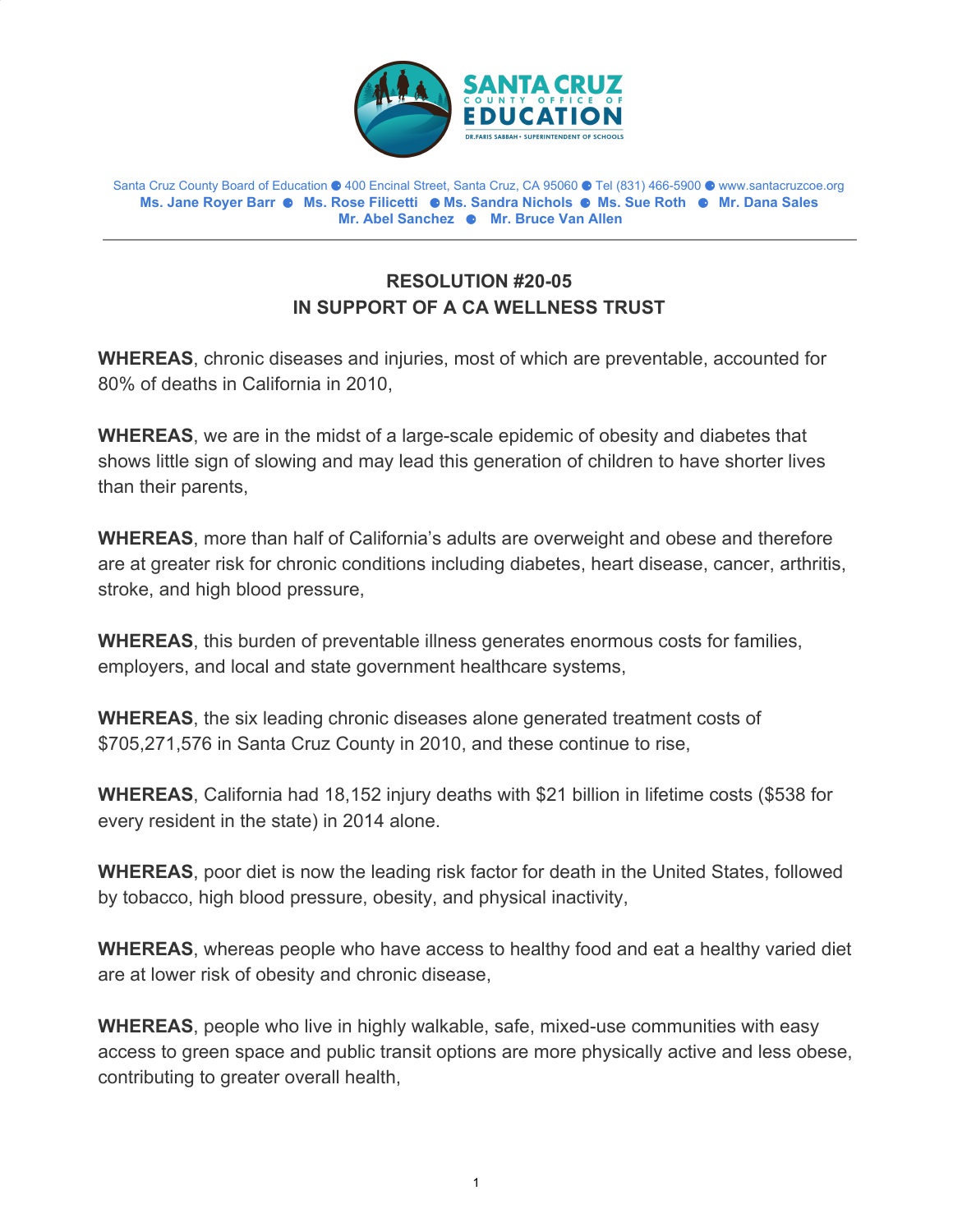**WHEREAS**, this burden of illness is distributed unfairly. The place where you were born, live, your income, race, and ethnicity all play a role in determining how likely you are to become ill, be injured, or die too young,

**WHEREAS**, just \$10 per person for strategic investment in prevention would represent more than 1/1000th of our annual healthcare spending in California,

**WHEREAS**, as our population ages, medical care becomes more complex and costly, and we seek to assure health care coverage for Californians, the need to invest in preventing those illnesses that can be averted has never been more urgent,

**WHEREAS**, Oklahoma, Minnesota and Massachusetts have created wellness trusts or funds that provide sustained, dedicated funding to reduce leading causes of premature illness and death have demonstrated positive outcomes in reducing risk factors for disease.

**NOW, THEREFORE, BE IT RESOLVED** that the Santa Cruz County Board of Education supports the establishment of a California Wellness Trust, or other mechanism, to assure sustained, dedicated investment in preventing the leading causes of illness, injury, and premature death in California by addressing the root causes of these conditions in order to promote greater health equity and wellness efforts, and to make our healthcare dollars go further.